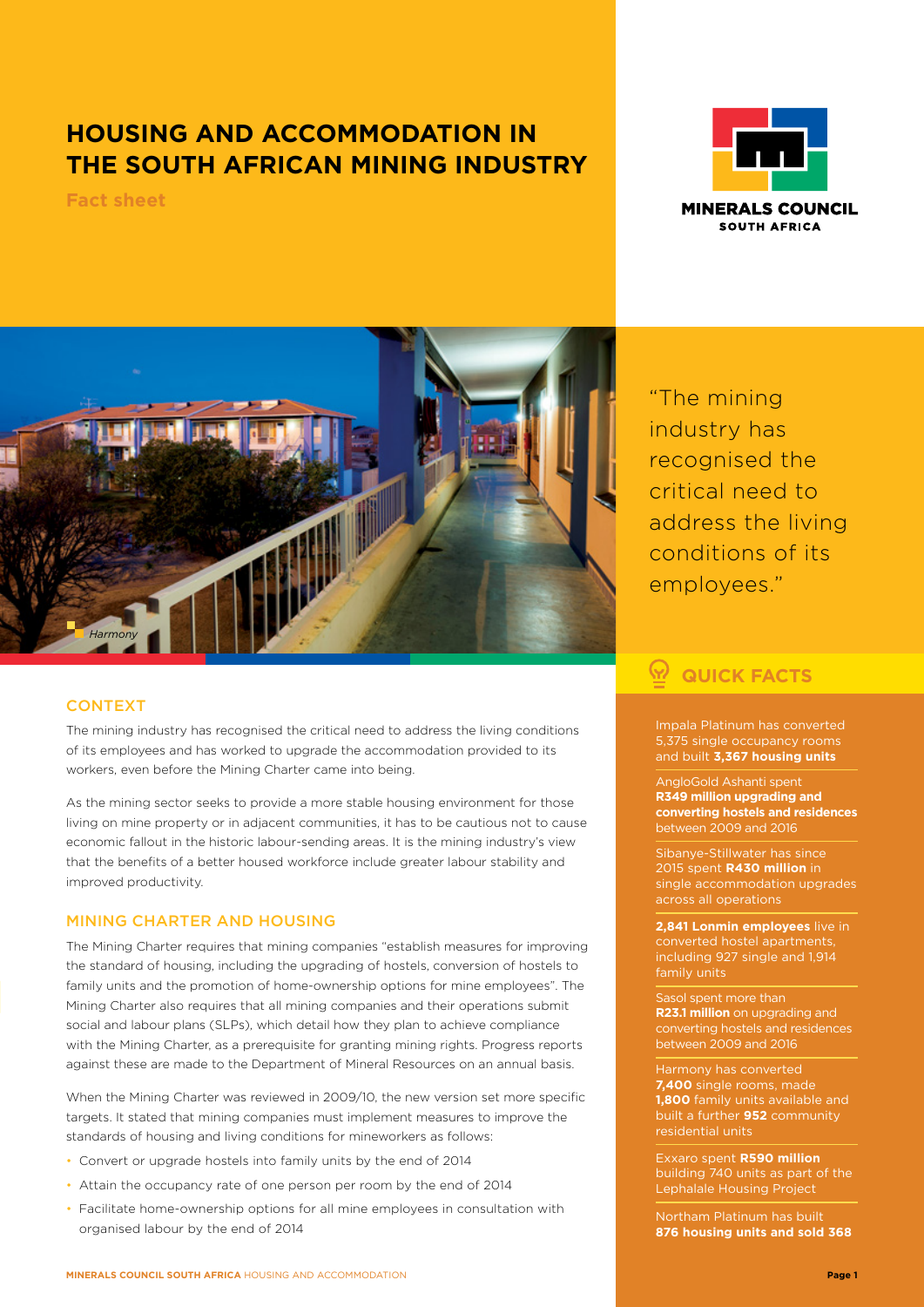The industry has largely met these targets. In the Minerals Council South Africa (Minerals Council) assessment of these targets, it stated that the industry had achieved 73% and 63.4% for the first two targets. In respect of the third target, the industry has focused on promoting home ownership, rental options and integrating mining communities into local structures.

#### UNINTENDED CONSEQUENCES OF LIVING OUT ALLOWANCE

Prior to the advent of the Mining Charter, the mining industry had agreed to a demand by the National Union of Mineworkers to provide a living out allowance (LOA) to hostel dwellers who opted to seek accommodation off mine property. The purpose of the LOA is to give employees an additional choice of residence with the LOA intended to be used to support rental payment and board. The amount of the allowance (a minimum of R2,000 since September 2014) was directly related to hostel board and lodging costs, and intended to support an equivalent standard of food and accommodation. The LOA has increased annually, often ahead of inflation, since it first came into effect.

Unfortunately the LOA has given rise to unintended social issues. One of the critical social issues is that the LOA has not necessarily been used for its intended purposes. Instead the funds are used to supplement the money sent by employees to their families in their rural homes or used for other spending and debt. It has been suggested that a stakeholder review of the LOA and its unintended negative consequences is essential.

Rapid growth in the South African platinum mining industry from the mid-1990s until 2008 resulted in the development of sizeable, impoverished informal settlements close to the platinum mines. There are fewer hostels and the majority of employees receive LOAs. This was a focus of instability and unrest during the 2014 platinum industry strikes. In the gold sector some 50-60% of employees have voluntarily elected to remain in company hostel accommodation and, as a result, there have been fewer sizeable informal settlements close to the mines.

#### PROACTIVELY ADDRESSING HOUSING AND ACCOMMODATION

The South African mining industry has made significant inroads in upgrading hostels and converting them to single accommodation units. Extensive new housing programmes have delivered houses to a number of employees and policies aimed at facilitating the ownership of affordable homes by employees are well advanced. Programmes in place to deliver these commitments vary across the industry – often on a mine-by-mine basis – as the age and location of the operation, the make-up of the workforce, affordability and the profitability of the mine all play a role.

"The purpose of the LOA is to give employees an additional choice of residence with the LOA intended to be used to support rental payment and board."



have voluntarily elected to remain in company hostel accommodation

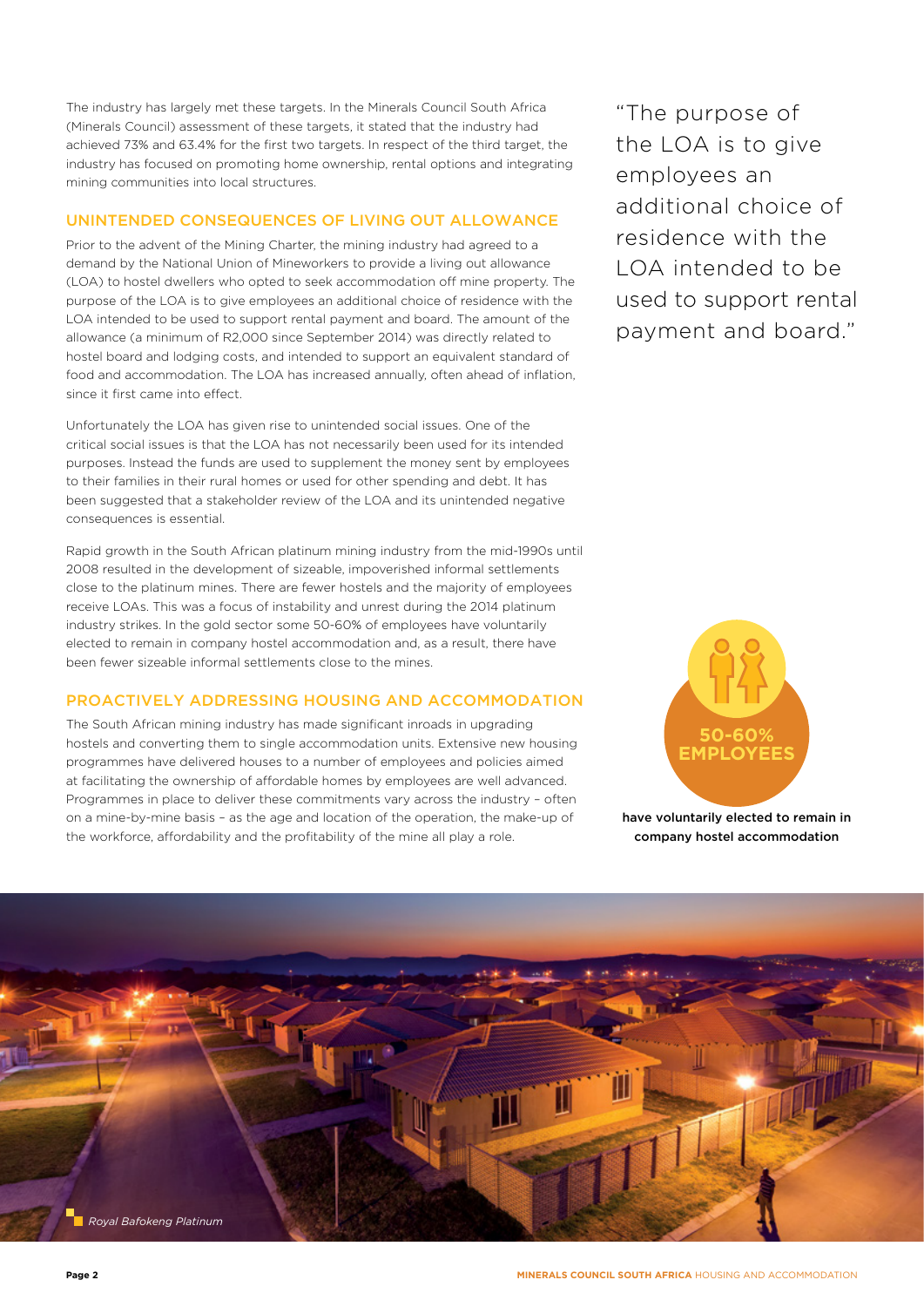### MINERALS COUNCIL'S FOCUS



#### INFRASTRUCTURE AND BULK SERVICES

The provision of decent, affordable housing and accommodation in the mining industry will remain a challenge, given the age and life expectancy of mines and that many mines are marginal in South Africa. But this is a challenge not only for the mining industry – there has been rapid urbanisation into regions where employment opportunities have declined due to the shrinking sectors. This is further exacerbated in mining areas, which attract thousands of people in search of jobs, thereby placing even more pressure on housing and infrastructure.

As such, the Minerals Council and the Development Bank of Southern Africa (DBSA) engaged in early 2014 on the possibility of a partnership to assist municipalities with resources and capacity. This would unlock the major blockages around infrastructure and the provision of bulk services. The parties have reached an agreement to pilot three out of the 15 municipalities identified in the Special Presidential Package for the Revitalisation of Distressed Mining Communities. This paved the way for collaboration between the DBSA and specific mining operations in some of the towns.